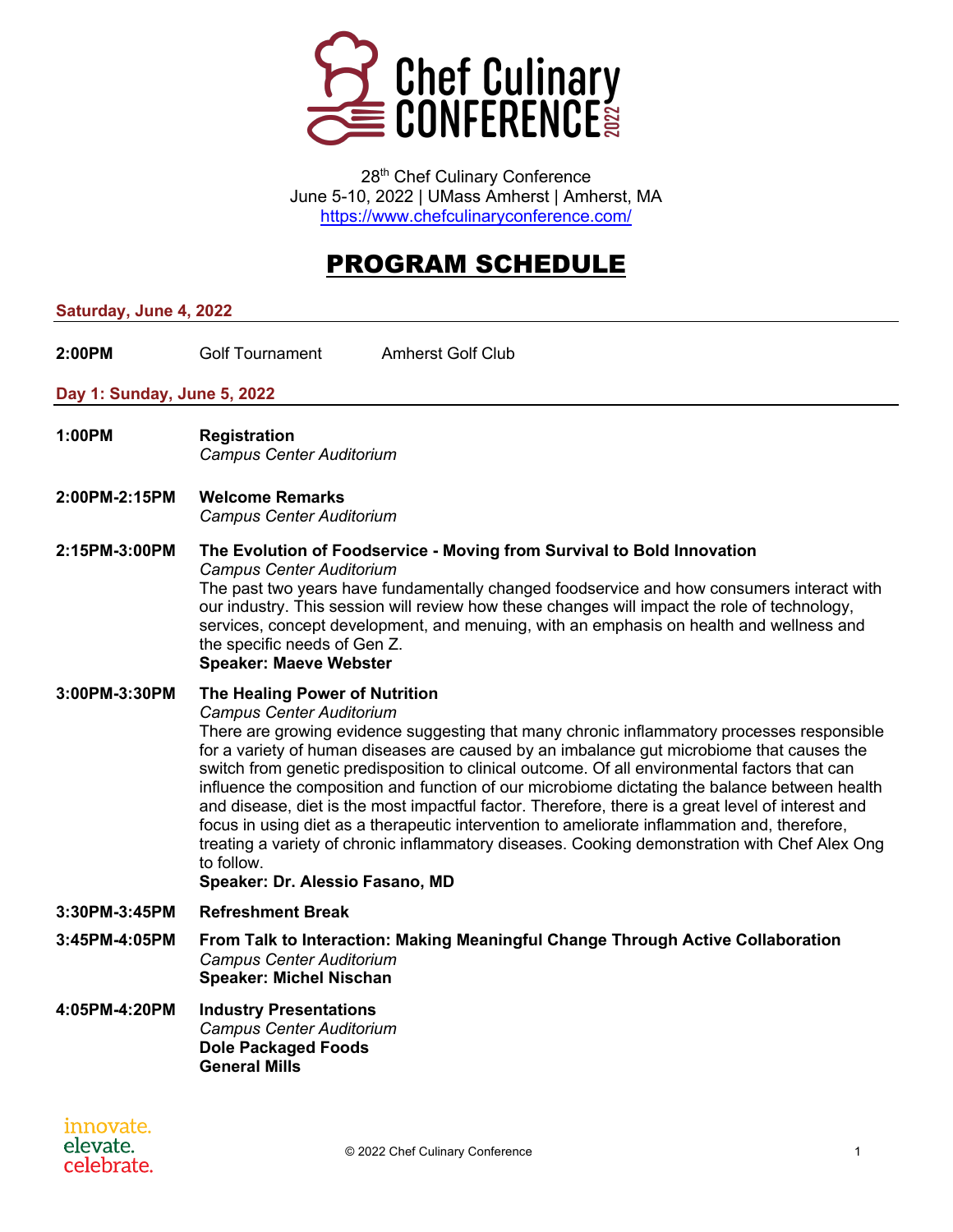

# **4:20PM-4:40PM Healing Through Food**

*Campus Center Auditorium*

Gonzalo will share with the audience the importance of Food on health and healing and make the right choices to improve their energy, immunity, and boost with vitality(fuel) to enable a Lifestyle Change. If we learn to respect (avoid food waste) food and indulge from our food choices, now that we still have variety of foods to choose from and combine them in a balanced and deliciousness way. We could wake up our own healing power, boost our system capabilities and not only achieve healing but freeze time (control aging). Obvious results and boosted stamina, vitality, curiosity will encourage us to revamp our lifestyles much needed to over calm diseases, regain our wellness while we nourish our mind, body, and soul. **Speaker: Gonzalo Campos**

#### **4:40PM-5:00PM Refreshment Break**

#### **5:00PM-5:20PM Culinary Demonstration: From Banh Xeo to Tau Hu Xa Ot: How to Plant Forward Everything**

*Campus Center Auditorium*

All across the nation, university campus dining leaders are all gearing up to enhance their menu offerings with plant-forward and plant-based options. In the Southeast Asian kitchen, particularly the Vietnamese kitchen, almost every recipe has an 'official' vegetarian version. In this session, Chef Mai Pham shares ideas on how to re-invent the iconic street food dishes and home-style foods that she grew up eating into a menu that students will find not only craveable and satisfying but perhaps also equally enticing because of the expanding discovery of new vegetables and plant-based recipe concepts.

## **Chef: Mai Pham**

#### **5:20PM-5:50PM The Hottest Health and Wellness Trends**

#### *Campus Center Auditorium*

Along with plant-based foods, Nashville Hot and oat milk, topping the 'on trend' lists in 2022 is something that may seem surprising: self-care and mental wellness. The journey through and past the pandemic has prompted healthy eating to be considered and prioritized perhaps more than ever before, where today an equal number of consumers – 92% – consider both mental and physical health to be important in creating an overall sense of well-being. Consumers agree that eating right is a key component of self-care, and this presentation will cover key insights and trends in health and wellness, spanning the growing importance of mental wellness, food allergies, trendy diets, functional foods, plant-based diets and more. **Speaker: Marie Molde**

#### **5:50PM-6:20PM Stirring it Up: How We Can All Help the Northeast's Organic Family Farms**

*Campus Center Auditorium*

From serving as Executive Director of the New Alchemy Institute in the 1970s to helping lead the launch and growth of Stonyfield Organic from a 7-cow farm to a half-billion-dollar business, to investing in and mentoring hundreds of organic products firms, to his current role as Chair of the Northeast Organic Family Farm Partnership, Gary Hirshberg has been championing and supporting organic family farms for 45 years. Gary has developed a keen understanding of how all of us – chefs, food service managers, business people, and consumers- can make all the difference when it comes to strengthening the region's family farm viability, and why we must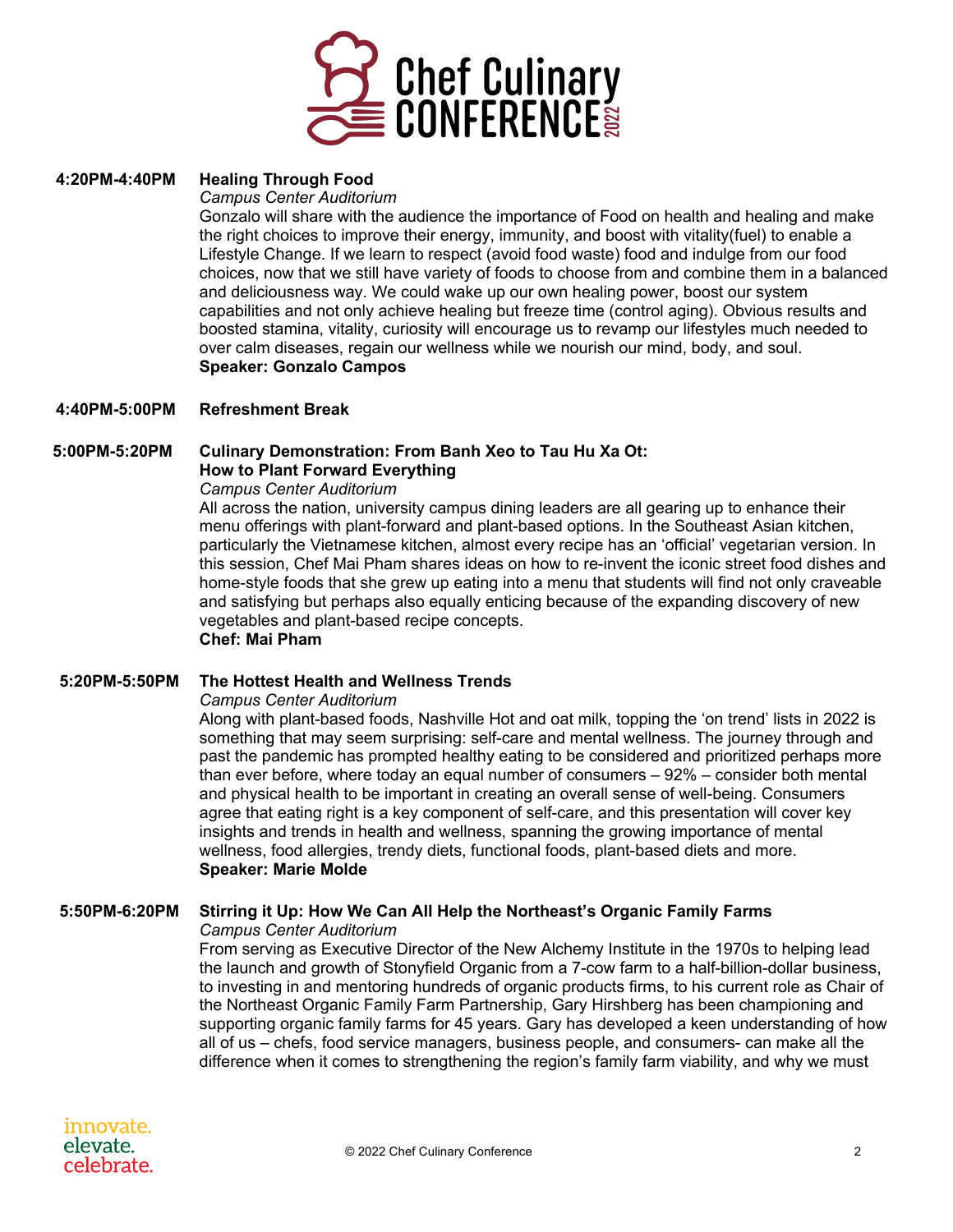

band together to support these farms now more than ever. He'll share a bit about the creation and growth of Stonyfield, the economic and environmental urgency of ensuring these farms' viability, and how the culinary world can make all the difference in ensuring a healthy and sustainable future.

**Speaker: Gary Hirshberg**

#### **6:30PM-7:30PM Reception and Tournament of Champions hosted by Jet Tila**

*Campus Center 11th Floor*

The Chef Culinary Conference is back in person, and with it comes our fun cooking competition. We've done Iron Chef and Cutthroat Kitchen. Now we're introducing The Tournament of Champions: Chef Conference Edition. Celebrity Chef Jet Tila is back and will guide our brave culinary competitors through the trials and tribulations of this very fun and challenging cooking competition.

Here are the basics: The competition will follow similar guidelines as the Food Network Competition. There will be 2 rounds. Round 1 is on Sunday, June  $5<sup>th</sup>$  with the Championship Round being on Monday June  $6<sup>th</sup>$ . The competition will feature 6 teams, 2 players per teams. Each team will be seeded randomly at the start of the competition. The top 2 seeds (Team 1 and 2) will automatically get fast tracked to the Championship round. Team 3, 4, 5 and 6 will compete in round 1. The 2 teams with the highest scores will move onto the Championship Round. In the Championship Round, the team with the highest score will be crowned winner.

Like the version of the show on Food Network, there will be 5 randomizer wheels. Each wheel will feature a particular category with 12 options per wheel. The categories are Protein, Produce, Equipment, Cooking Style, and Sponsor that will feature items from sponsors of the event. The wheels will be spun and whatever item is landed on will need to be used by each team. For instance, you could land on Salmon for Protein, Black Garlic for Produce, Blow Torch for equipment, Peppery for Cooking Style and the Wonderful Company for Sponsor. In this case, each team will need to create their dish with each of those included.

Each round will have 30 minutes for cooking. Each team will need to prepare 3 identical dishes, 2 for the judges and 1 display plate. There will be 4 judges.

The winning team will receive a championship belt, \$500 and bragging rights for the year.

**8:00PM Networking at the UPub** *UPub, Campus Center 2nd Floor*

#### **Day 2: Monday, June 6, 2022**

**7:00AM-8:00AM Breakfast & Registration** *Lower Level, Campus Center* **8:00AM-8:10AM Welcome Remarks** *Campus Center Auditorium*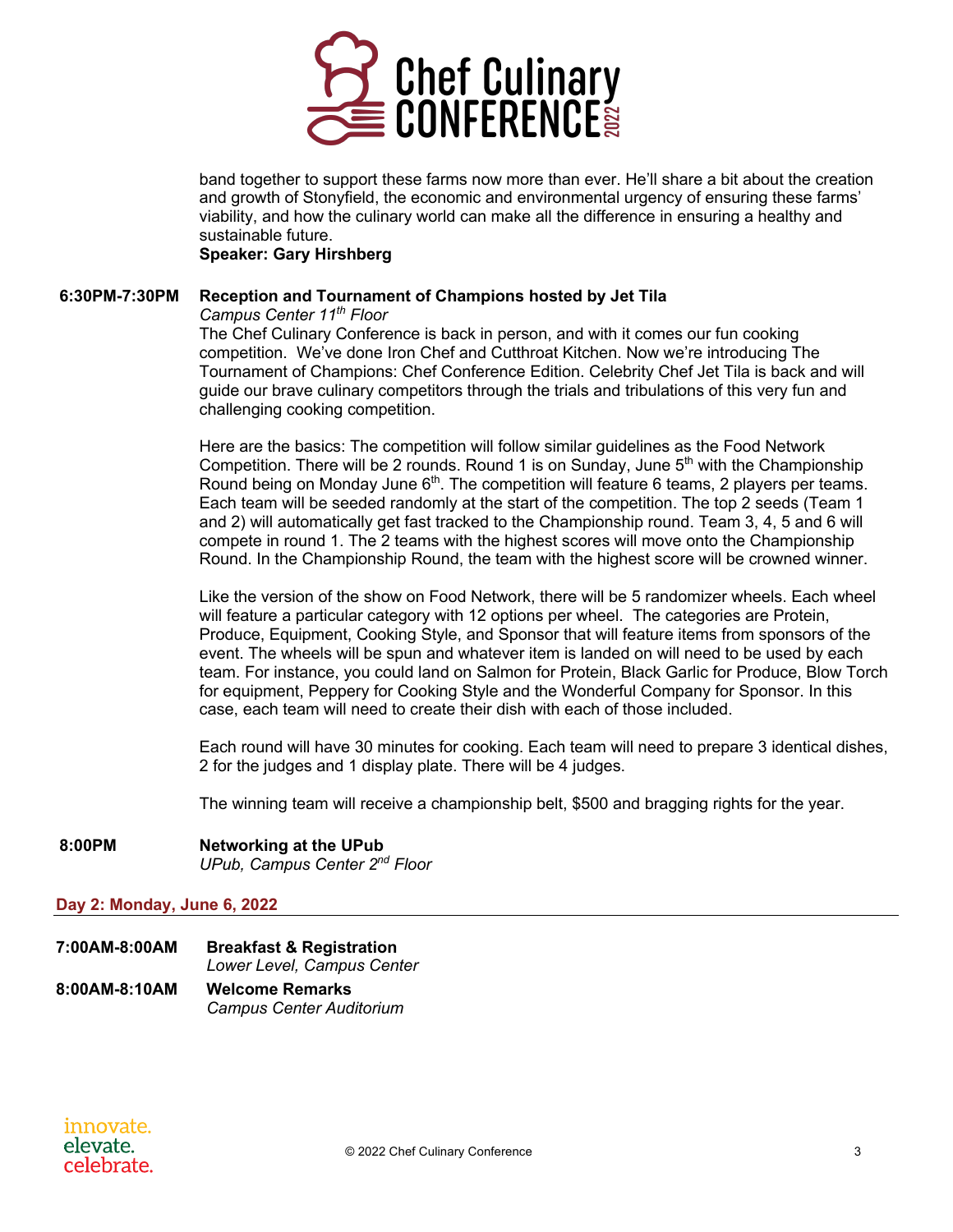

**8:10AM-8:40AM Current Trends In The Food & Beverage Space** *Campus Center Auditorium* The Food & Beverage industry is facing supply chain constraints, input and commodity cost inflation and volatility, and increasingly changing consumer behaviors and preferences. During this session we will share McKinsey's perspective on how these trends are playing out in the foodservice industry and potential ways to navigate them.

**Speaker: Kimberly Stover**

# **8:40AM-9:20AM Can We Feed The World a Diet That is Both Healthy and Sustainable?**

*Campus Center Auditorium*

Our global community is facing the twin challenges of an epidemic of chronic disease and accelerating changes in climate that will devastate human civilization if left unchecked. The foods that we chose and the systems that produce our food will play a key role in our collective fate. A deep analysis suggests that a future with both human and planetary health is possible, but this will require the engagement of all levels of society, from individuals to national and international organizations. Food services are in a unique position to be change makers.

**Speaker: Dr. Walter Willett**

- **9:20AM-9:40AM Industry Presentations** *Campus Center Auditorium* **Driscoll's The Wonderful Company**
- **9:40AM-10:10AM Post Milk Generation: OATLY on the Acceleration and Future of the Plant-Based Food Shift** *Campus Center Auditorium* OATLY will speak on the why and acceleration of the plant-based food system shift. **Speaker: Michael Messersmith**

#### **10:10AM-10:25AM Refreshment Break**

## **10:25AM-10:45AM Culinary Demonstration: The Wonders of Achiote** *Campus Center Auditorium* During this demo Iliana will showcase the achiote (annato seeds) how to work with it, and she will present a typical recipe from the Yucatan Pescado Tikin Xic. **Chef: Iliana de la Vega**

# **10:45AM-11:15AM Will Plant Protein Foods Led to A Healthier and More Sustainable Diet?**

*Campus Center Auditorium*

Utilization of plant proteins to replace animal foods will help improve the sustainability of our diet. However, many of these plant-derived animal food substitutes are not nutritionally superior to the animal foods they replace. In addition, most Americans are consuming 1.5-fold more protein than is currently recommended while they are under consuming fruits and vegetables by 40%. This suggests that a healthier and yet equally sustainable diet could be obtain by decreasing the "protein on the plate" and increasing fruits and vegetables. However, this does not come without challenges as many consumers don't consume fruits and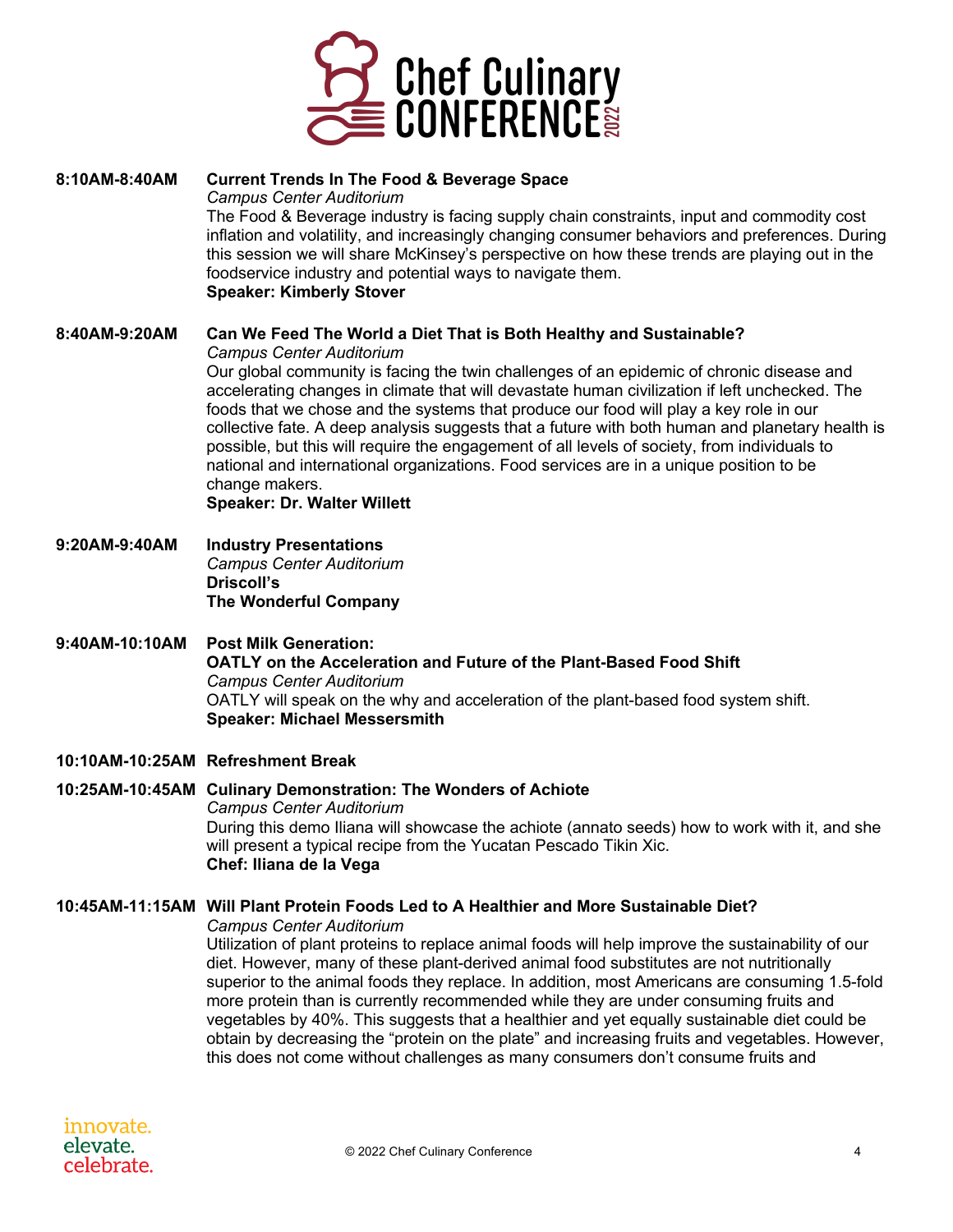

vegetables due to their high costs, difficulty in preparation, high susceptibility to spoilage and low flavor acceptance. This presentation will discuss potential strategies that can be adapted to try to increase fruit and vegetable consumption in an attempt to improve diet quality and sustainability. **Speaker: Eric Decker**

**11:15AM-11:25AM Industry Presentations** *Campus Center Auditorium* **Danone**

#### **11:25AM-11:40AM Refreshment Break**

#### **11:40AM-12:40PM C-Suite Panel**

#### *Campus Center Auditorium*

Back by popular demand, the C-Suite Panel is always an intriguing session, hosted by Larry Obkerfell, an industry veteran and former CEO of IFMA. Operators would like to know how the manufacturers innovate by rolling out new items to keep revenues growing? What are some of their strategies and R&D processes in this competitive environment? How do they position sustainability, social values, health & wellness and DEI in the total equation? How can the supply chain and operators better collaborate to grow business while reducing the food/labor costs and still provide the customer with a positive experience?

#### **Moderator: Larry Obkerfell**

**Panelists: Sung Yoon** (S.Y.) Nam, Pulmuone (VP of Marketing) **Stuart McAllister**, Dole (VP of Sales & Marketing) **Michelle Wolf**, New Wave Foods (CEO) **Perry Miele**, Nestle (President & Regional Business Head) **Chris Jasper**, Sysco (SVP & President, U.S. Broadline Foodservice Operations)

**12:45PM-2:45PM Industry Showcase** *Bluewall, Campus Center* Join us for lunch at our Industry Showcase. Connect, eat and experience what's new and exciting with over 50 of our conference partners.

# **3:00PM-6:00PM Hands On Workshops**

*Worcester Commons*

# **Bringing Authenticity and Culinary Diversity to Campus Dining**

Adventurous, yes? Hard, no! Come join us at this fun and informative workshop with Chefs Mai Pham and Tina Freedman where they'll be sharing some mouthwatering Vietnamese recipes that will wow your students. Cook side by side with the team and learn techniques and secrets on how you can incorporate delivering authentic Southeast Asian flavors into busy and often labor-challenging environments! **Chef: Mai Pham**

# **A Celebration of Mexican Flavors**

We will prepare salsas and dishes where the flavor of the Mexican ingredients are key to create a Myriad of dishes. **Chef: Iliana de la Vega**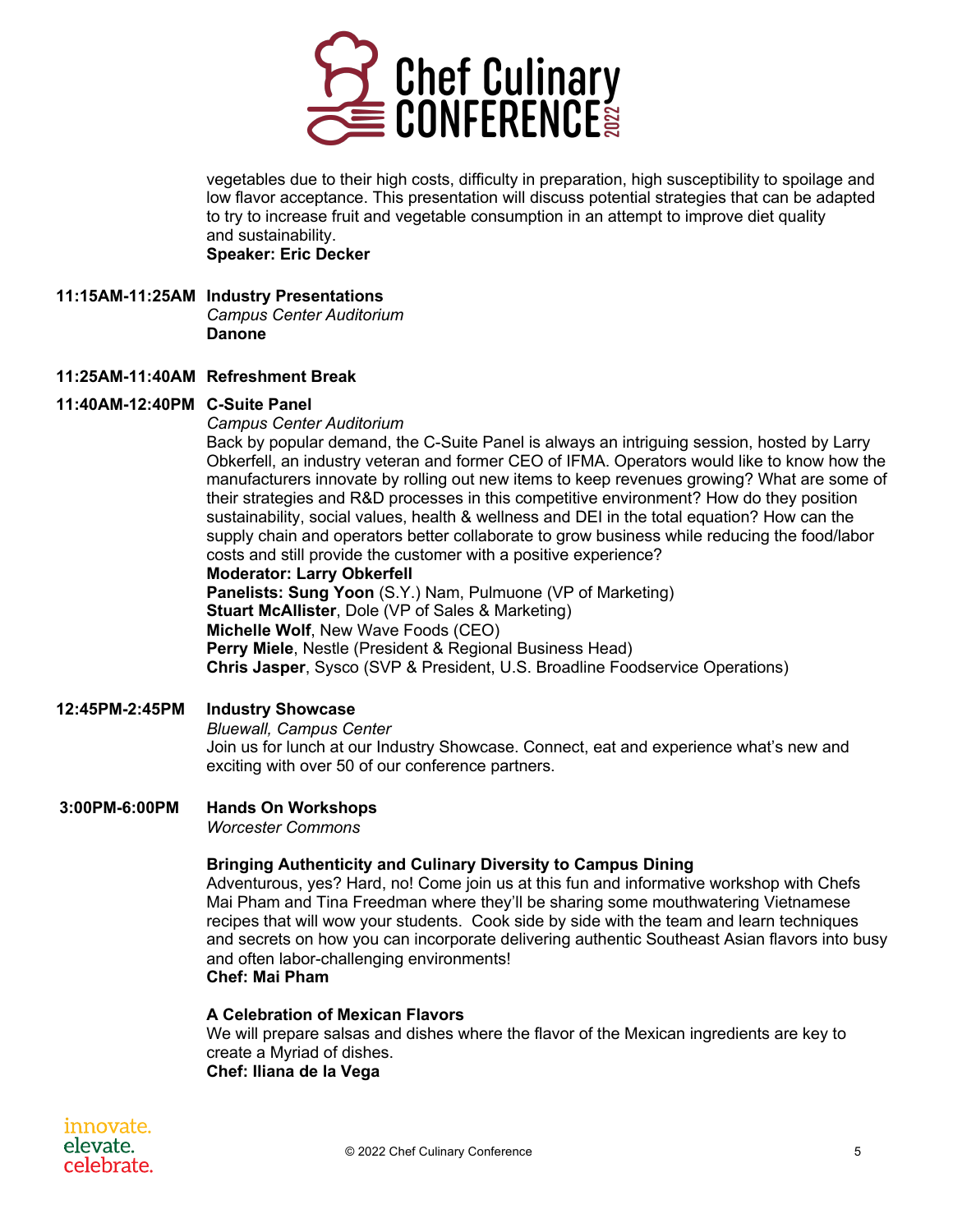

**Hands On Workshops (continued)** *Worcester Commons*

#### **Terrestrial Thai Cuisine**

In this workshop, you will learn some of the unique sauces that represent different dishes in Thai cuisine with many applications. The sauces include a classic Thai tamarind sauce, Prig Khing sauce, and a versatile filling that can be made into two wonderful Ancient Thai appetizers that are delicious and easy to make. The menu in this workshop will be Galloping Horses and Thai dumplings for the starting course. Hormok is a refined and up-scaled dish of steamed fish fillet in curry mousse. This is my family's recipe which has been passed on to me for 2 generations from my grandmother in Ayutthaya, the former ancient capital city of Thailand over 800 years ago. Two other entrees are Pad Prig Khing which can be done with any protein or plant-based ingredients. The tamarind sauce can be made into 3 delicious dishes. The 5th menu will be a Thai dessert, Mungbean cake, which is very healthy compared to Western desserts. This Mungbean cake is very easy to prepare in large volume quantities. **Chef: Chai Siriyarn**

#### **Coming Home: Global Chef in his Southern Kitchen**

Evolution of Food through travel, fellowship, and passion for the culinary arts. **Chef: Kenny Gilbert**

#### **Coast of Malabar**

A true passion for food that explores innovation at the intersection of authenticity and vernacular ingredients. Our inspiration is to break the narrative about the complexity of Indian food by remixing traditions, taking creative risks, and telling stories about the Indian cuisine journey from the North to south.

# **Chef: Nijo Joseph**

#### **Say It Loud and Bold with the Power Of Plants**

Chefs from every culture and every venue worldwide, have long used plant-based ingredients to produce bold, unprecedented flavors. Traditional mostly ancient creations offer unique, iconic dishes, based on grains, greens, and legumes that over time represent entire cuisines. For example, falafel in the Middle East, Eggplant Parmigiana in Italy, congee in Asia, rice and beans in Central and South America. The move towards a plant-based diet arises out of necessity to reduce the amount of animal proteins, or to make plant-based ingredients the mainstay of cuisine for religious, dietary restrictions and/or preference. Many of these dishes originate in Blue Zones, countries where the longevity of its population depends on the nutritional power of its food.

I've selected a few of my favorite, memorable dishes that not only taste loud, but are simple to prepare and rely on the intelligent combination of texture, flavor, and ancient customs. I've adapted them to modern operations. I hope they become staples in your kitchen for years to come.

#### **Chef: Steven Petusevsky**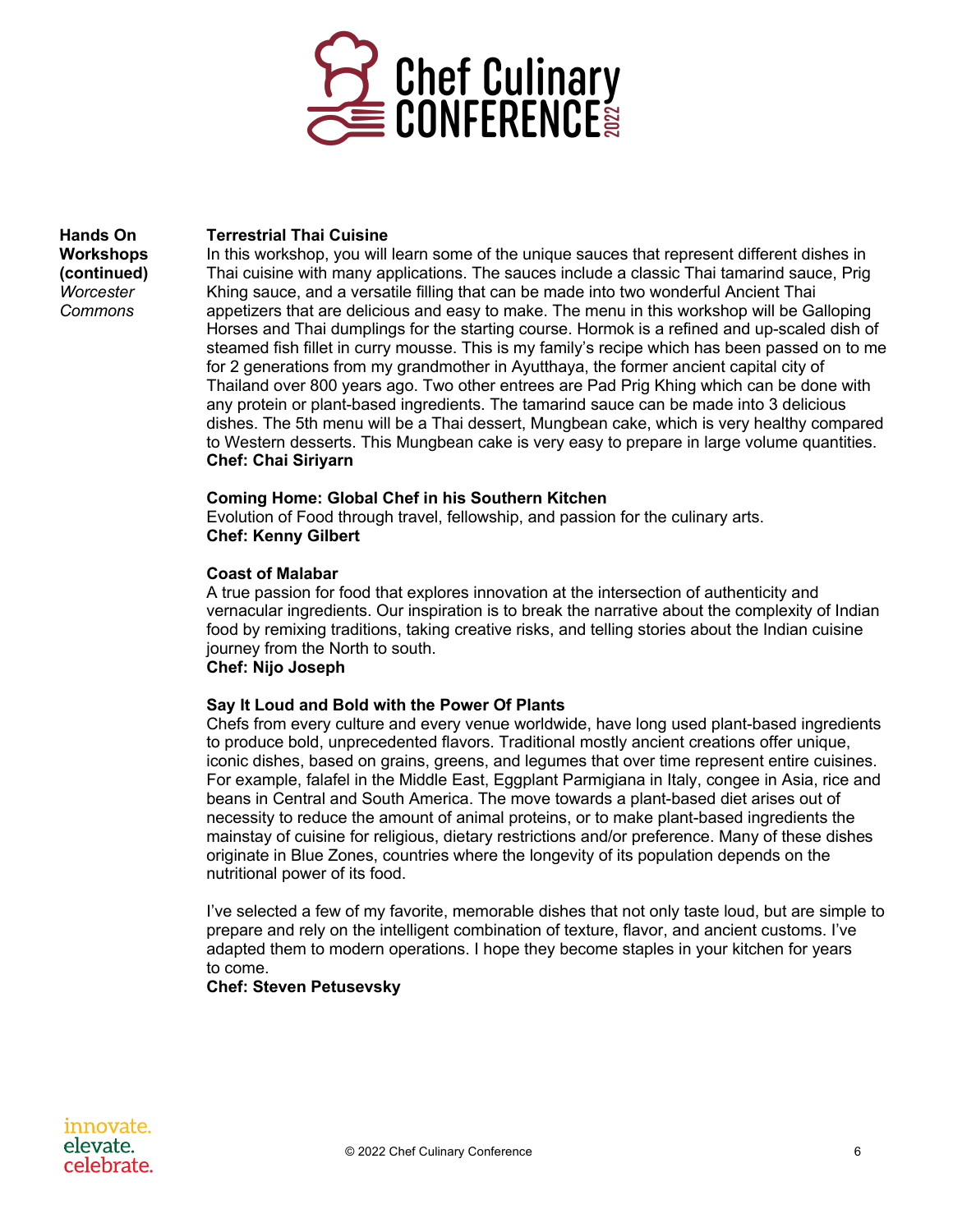

#### **Seafood as Passport**

**Hands On Workshops (continued)** *Worcester Commons*

Utilizing innovative seafood products in recipes from around the world to elevate menus and celebrate global flavors.

**Chef: Barton Seaver**

#### **Modern Media Savvy Chef- Tips and Tricks on Being a Chef in the Modern Media World**

Being media savvy is an important attribute in a modern chef's list of skills. With the proliferation of social media, being able to navigate the online world is just as important as culinary training. Not only is it important to have exceptional culinary skills, but a chef needs to be media savvy enough to tell an extraordinary story about their creations. In this media training hands on workshop, Chef Jet Tila will help participants curate engaging stories about their creations and demonstrate how to execute live demos that will have long lasting impacts on audiences. The class will focus on being a better chef presenter along with the dos and don'ts of social media.

**Chef: Jet Tila**

#### **Chef Yan's Wok Shop**

The essentials of Chinese cuisine. The wok: the essential tool in an Asian kitchen. **Chef: Martin Yan**

#### **Above and Beyond the Bread of Duty**

Come explore the wide world of bread and celebrate rich traditions. Roll up your sleeves and get ready to make some creative breads such as Vollkornbrot, Japanese Milk Bread, Swiss Pretzel Pizza, Irish Potato Beer Bread, and some very simple crackers (gluten free & vegan). We will expand our creativity and charm our customers with few gâteaux de voyage. Small in size, but tasty! Popularized by Gaston Lenôtre, gâteaux de voyage are quick breads designed to travel and have a long shelf life. Participants will produce a variety of gâteaux de voyage, including a moist vegan lime loaf, a rich hazelnut carrot, a moist pumpkin aromatized with orange, as well as a humble lemon loaf.

#### **Chef: Lumi Cirstea**

#### **Farm To Forchetta; Farm Fresh Seasonal Pastas From Red Barn Kitchen**

In this class, we will create four healthy pasta dishes: Rye 'Lumache' with braised chicken sugo, Carrot 'Creste de Gallo' with fresh ricotta, Sweet corn 'Bigoli' with brown butter crumb, and Semolina 'Cascarece' with cherry tomatoes and parmigiano. **Chef: Matthew Jennings**

# **3:00PM - 3:45PM Concurring Nutrition Session: What Campus Dietitians Need to Know about implementing the Low FODMAP Diet**

#### *Worcester Commons, Third Floor*

This session will review when a low FODMAP diet is appropriate and when it may not be for IBS symptom management. A brief introduction of the FODMAP gentle approach concept will be reviewed and why this approach may offer symptom benefits with less diet restriction and nuance. New research is uncovering an increasing prevalence of eating disorders as well as the presence of disordered eating occurring in about 1/4 of individuals with GI conditions. Key tools to help screen for eating disorders as well as food fear, will be reviewed. Given restrictive elimination diets may trigger further eating disorder behaviors, the low FODMAP diet should not be applied broadly for all students with IBS. For the appropriate LDF candidate, practical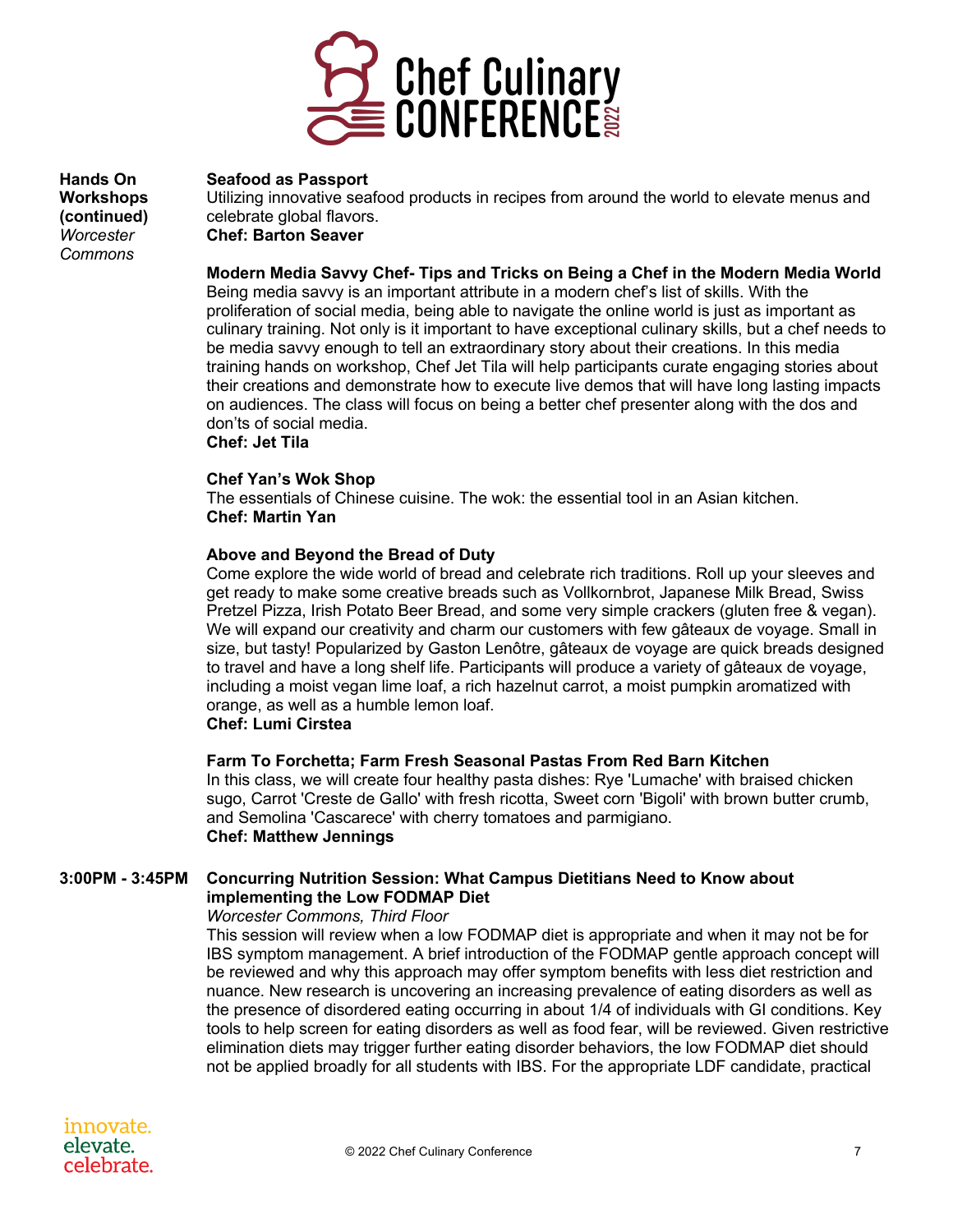

tips will be covered for applying a low FODMAP diet in the dorm and in the college cafeteria setting. **Speaker: Kate Scarlata**

#### **4:00PM - 4:45PM Concurring Nutrition Session: Innovate, Elevating and Celebrating Cultural Foods** *Worcester Commons, Third Floor*

Nutrition isn't a one size-fits-all approach and it's important to meet our audiences where they are at, which includes the important role culture plays in our food choices. The food we eat, who we eat it with and how we prepare it are all a part of our culture. As nutrition and culinary professionals learning about foods from diverse cultures is a necessary. Learn more about foods from cultures that you work with, and the importance of respecting and honoring traditional foods from registered dietitians and founders of EatWell Exchange, Jasmine Westbrooks and Ashley Carter.

**Speaker: Jasmine Westbrooks and Ashley Carter**

#### **5:00PM - 6:00PM Concurring Nutrition Session: Social Media Best Practices for Campus Dietitians** *Worcester Commons, Third Floor*

If the words, "social media" make your head spin and you feel like there aren't enough hours in the day to do it right, then we've got you covered with this important session on social media best practices. Learn why Instagram and Tiktok are top platforms for Gen Z students and hear about best practices for social media, including making a plan and setting realistic goals, monitoring conversations and responding with compelling content, getting to know your audience better, and finding your authentic voice. Create an Instagram Reel with video, music, and graphics in real time, and leave with ideas for how to build community with your fellow campus RDNs.

**Speaker: Liz Weiss, MS, RDN**

# **7:00PM-9:00PM Clambake and Tournament of Champions Finale hosted by Jet Tila** *Bluewall, Campus Center* A conference favorite you won't want to miss! Enjoy a New England summer tradition featuring fresh lobsters, chowder, steak, local strawberry shortcake, and live music.

#### **9:00PM Networking at the UPub** *UPub, Campus Center 2nd Floor*

#### **Day 3: Tuesday, June 7, 2022**

**7:00AM-8:00AM Breakfast & Registration** *Bluewall, Campus Center*

#### **8:15AM-8:45AM The Next Great Seafood Stories** *Campus Center Auditorium* Building on the past to chart a future for communicating the importance of seafood to the next generations. **Speaker: Barton Seaver**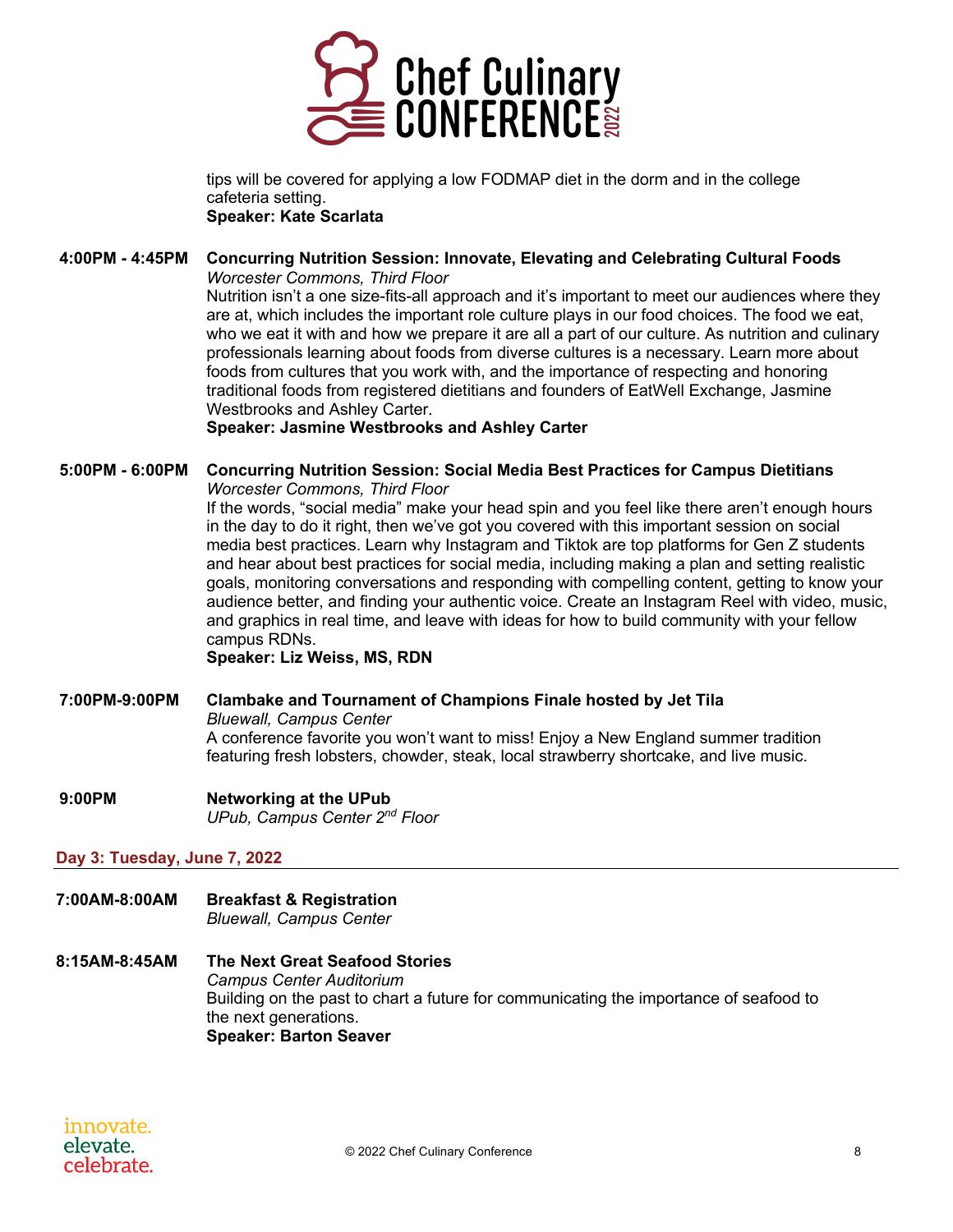

**8:45AM-8:50AM Industry Presentations** *Campus Center Auditorium* **North Coast Seafoods**

#### **8:50AM-9:15AM Plant-based, Here to Stay—and Grow**

*Campus Center Auditorium*

Plant-based foods poised for explosive growth. A groundbreaking new report has predicted that the plant-based food market will exceed \$162 billion within the next decade. Another report projected plant-based food market would comprise 7.7% of the global protein market. Chef Derek Sarno, co-founder of Wicked Kitchen and Director of Plant Based innovation at Tesco advocates that plant based is 'food that's good for everyone' and will discuss the latest perspectives on current trends and their impact on the food service industry.

**Speaker: Derek Sarno**

# **9:15AM-9:40AM Dissemination & Translation of Healthy Mediterranean Diet Principles**

*Campus Center Auditorium*

The traditional Mediterranean diet is considered the world's most evidence-based eating pattern for promoting health and longevity. Expert consensus has even identified the Mediterranean diet as the easiest to follow among healthy eating patterns. However, fewer Americans/American families cook at home and do not know how to select and buy fresh foods. Furthermore, institutional food environments and their busy consumers often sacrifice health benefits for the convenience of faster, cheaper and more processed foods of lower quality. Additionally, many food services have been slow to implement healthier food options compatible with the Mediterranean diet. All of these factors, contribute to the current epidemics of obesity, diabetes and other chronic diseases. This presentation will look at a variety of means for the dissemination & translation of Healthy Mediterranean Diet Principles to the greater public.

**Speaker: Dr. Stefanos Kales**

**9:40AM-9:55AM Industry Presentations** *Campus Center Auditorium* **B&W Quality Growers Alaska Seafood Marketing**

# **9:55AM-10:20AM Next Generation Plant-Based Foods–The Science Behind Creating A More Sustainable And Healthy Food Supply**

#### *Campus Center Auditorium*

There has been a surge of interest in creating plant-based alternatives to meat, seafood, egg, and dairy products due to environmental, ethical, and health reasons. It is challenging to mimic the desirable properties of animal-based products with plantderived ingredients because of their different molecular characteristics and structural arrangements in foods. In this talk, recent research in our laboratory on using soft matter physics approaches to create plant-based foods that similar animal products is given.

**Speaker: Julian McClements**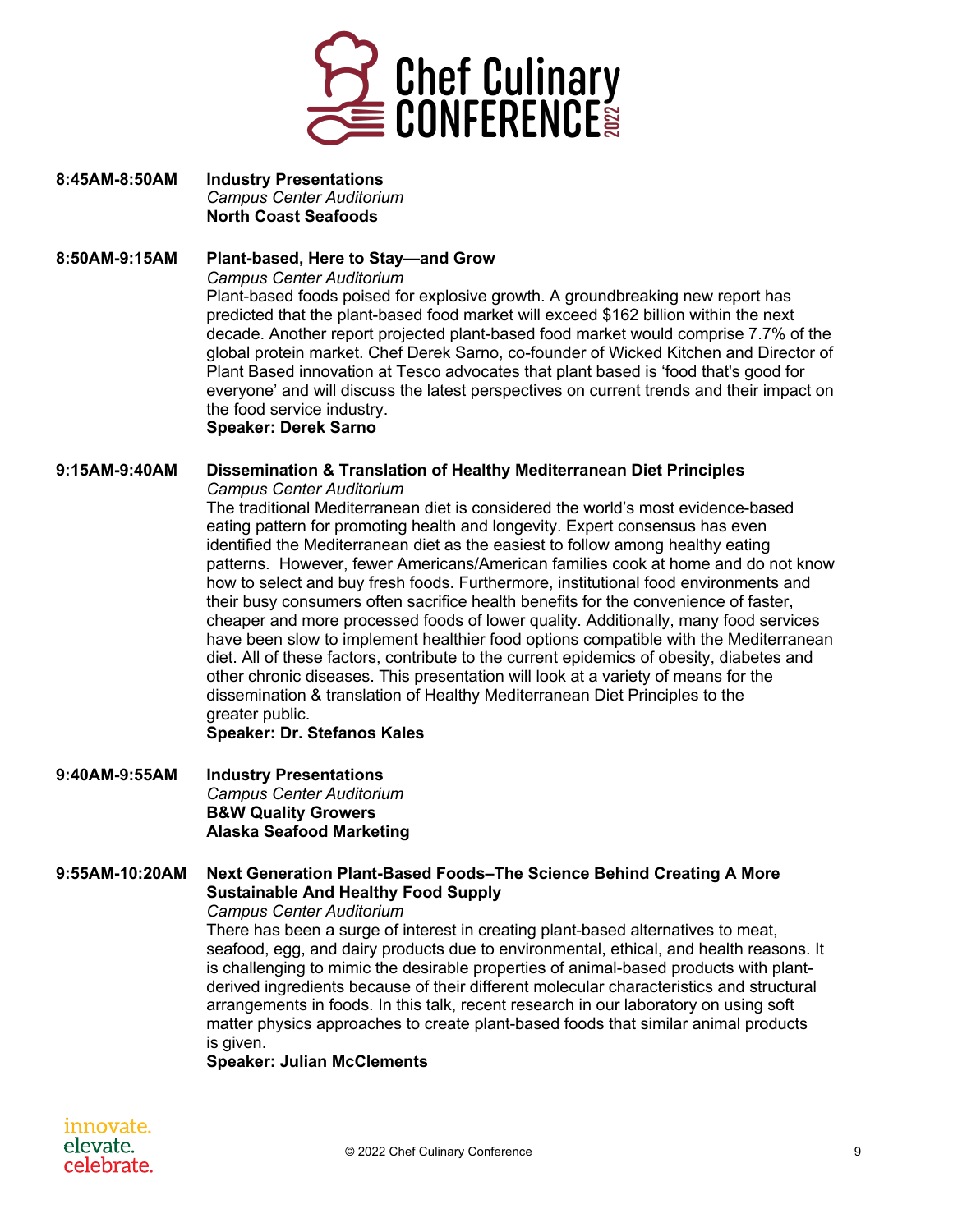

#### **10:20AM-10:35AM Refreshment Break**

#### **10:35AM-11:00AM Changing Tastes: Innovation for Today & Tomorrow**

*Campus Center Auditorium*

Consumer preferences are always evolving, but those changes are happening on an accelerated timetable today, particularly among younger consumers. In this session, we'll look at the foods and flavors that consumers increasingly prefer and what that means for menu and concept innovation. What are the cuisines and flavors that should become the new default options on your menu? Which cuisine would Gen Z choose if they had to eat one for the rest of their lives? (They are the only generation not to select Italian!) How have the past two years changed consumer food habits? If the future looks hazy and innovation seems overwhelming right now, this session offers clarity and direction.

**Speaker: Mike Kostyo**

# **11:00AM-11:10AM Industry Presentations**

*Campus Center Auditorium* **Pulmuone**

#### **11:10AM-12:10PM Directors Panel**

#### *Campus Center Auditorium*

Food is life and it enhances the quality-of-life experiences. Five senior campus food directors from across the nation and Canada will share their prospective on campus dining and how they innovate and elevate their programs to the next level; grow their business, address rising costs in food and labor and incorporate DEI, while providing a positive student experience. This will surely be a fun and engaging session, hosted by Rafi, one of the most highly respected thought leaders in our industry.

**Panelists: Johnny Curet**, Director of Campus Dining–Senior Executive Chef, Rice **University** 

**Andre Mallie**, Assistant Vice President, Auxiliary Services, University of San Diego **Ed Townsley**, Executive Director, University of Guelph,

**Betsy Helgesen**, Director Dining Services, University of Minnesota, Duluth **Dustin Cutler**, Executive Director of Dining, Cornell University

**Moderator: Rafi Taherian**, Associate Vice President of Yale Hospitality, Yale **University** 

# **12:10PM-12:30PM Refreshment Break**

**12:30PM-1:30PM Culinary Conversation with Jacques Pépin, Alice Waters, and Martin Yan** *Campus Center Auditorium* **Introduction: Rafi Taherian Moderator: Joanne Weir and Alex Ong**

#### **1:30PM-2:30PM Lunch** *Bluewall, Campus Center*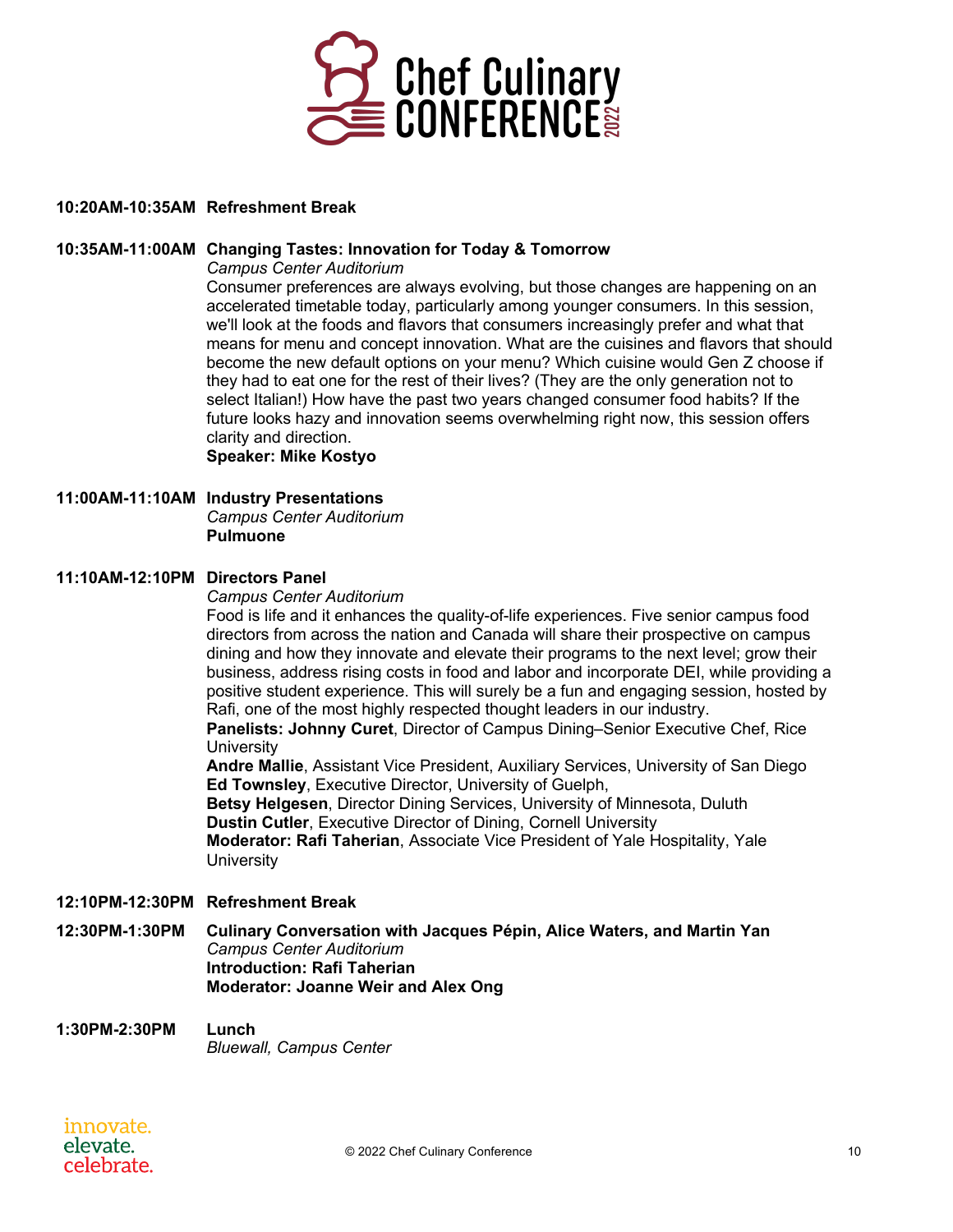

**2:30PM - 6:00PM Hands On Workshops:**

*Worcester Commons*

## **A Celebration of Mexican Flavors**

We will prepare salsas and dishes where the flavor of the Mexican ingredients are key to create a Myriad of dishes. **Chef: Iliana de la Vega**

**Terrestrial Thai Cuisine** In this workshop, you will learn some of the unique sauces that represent different dishes in Thai cuisine with many applications. The sauces include a classic Thai tamarind sauce, Prig Khing sauce, and a versatile filling that can be made into two wonderful Ancient Thai appetizers that are delicious and easy to make. The menu in this workshop will be Galloping Horses and Thai dumplings for the starting course. Hormok is a refined and up-scaled dish of steamed fish fillet in curry mousse. This is my family's recipe which has been passed on to me for 2 generations from my grandmother in Ayutthaya, the former ancient capital city of Thailand over 800 years ago. Two other entrees are Pad Prig Khing which can be done with any protein or plant-based ingredients. The tamarind sauce can be made into 3 delicious dishes. The 5th menu will be a Thai dessert, Mungbean cake, which is very healthy compared to Western desserts. This Mungbean cake is very easy to prepare in large volume quantities.

**Chef: Chai Siriyarn**

#### **Coming Home: Global Chef in His Southern Kitchen**

Evolution of Food through travel, fellowship, and passion for the culinary arts. **Chef: Kenny Gilbert**

#### **Streets of Punjab**

A true passion for food that explores innovation at the intersection of authenticity and vernacular ingredients. Our inspiration is to break the narrative about the complexity of Indian food by remixing traditions, taking creative risks and telling stories about the Indian cuisine journey from the North to south. **Chef: Devinder Kumar** 

#### **Say It Loud And Bold With The Power Of Plants**

Chefs from every culture and every venue worldwide, have long used plant-based ingredients to produce bold, unprecedented flavors. Traditional mostly ancient creations offer unique, iconic dishes, based on grains, greens, and legumes that over time represent entire cuisines. For example, falafel in the Middle East, Eggplant Parmigiana in Italy, congee in Asia, rice and beans in Central and South America. The move towards a plant-based diet arises out of necessity to reduce the amount of animal proteins, or to make plant-based ingredients the mainstay of cuisine for religious, dietary restrictions and/or preference. Many of these dishes originate in Blue Zones, countries where the longevity of its population depends on the nutritional power of its food.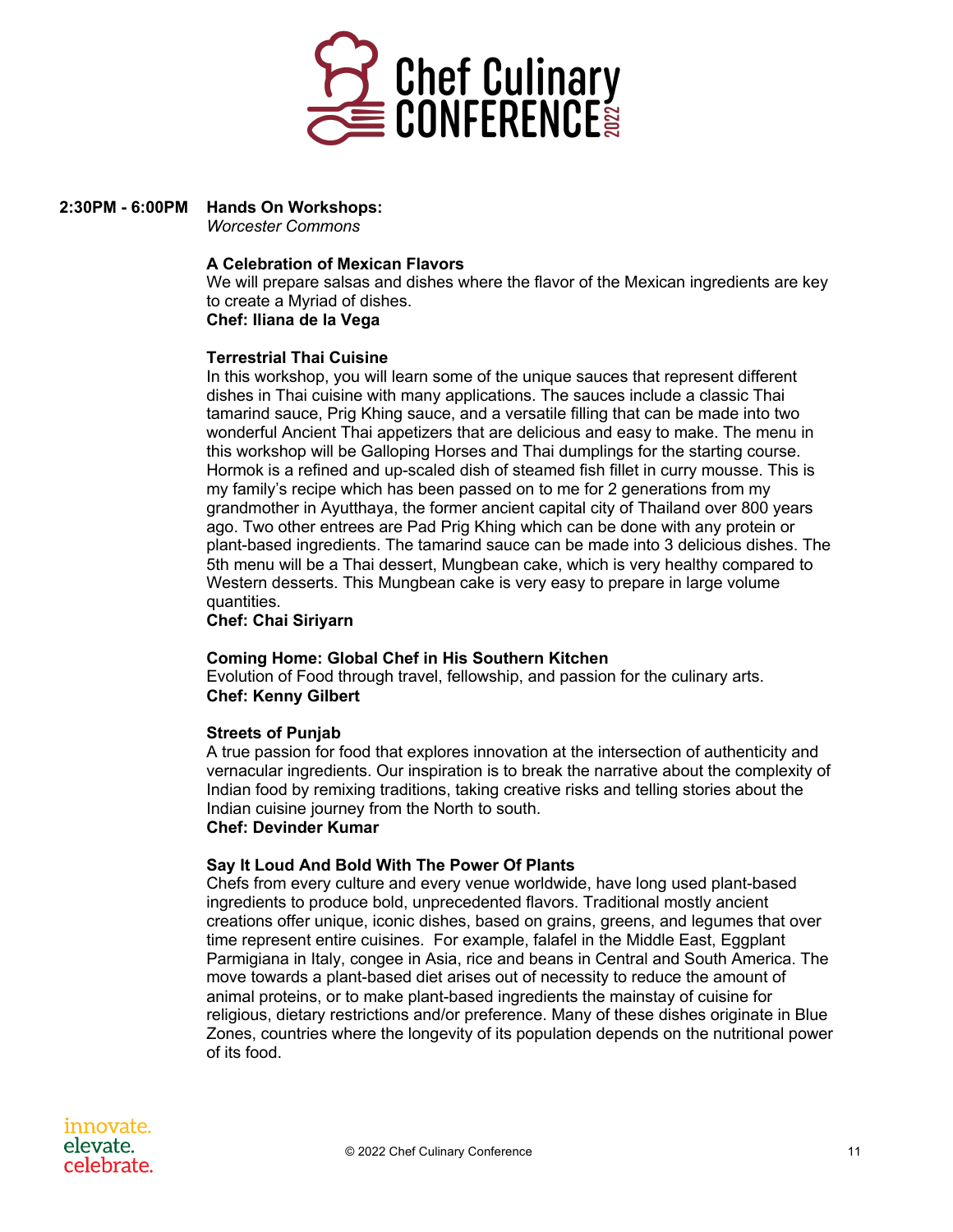

**Hands On Workshops (continued)** *Worcester Commons*

I've selected a few of my favorite, memorable dishes that not only taste loud, but are simple to prepare and rely on the intelligent combination of texture, flavor, and ancient customs. I've adapted them to modern operations. I hope they become staples in your kitchen for years to come.

**Chef: Steven Petusevsky**

#### **Seafood as Passport**

Utilizing innovative seafood products in recipes from around the world to elevate menus and celebrate global flavors. **Chef: Barton Seaver**

#### **Let's Get Snacking With Fresh Baked Healthy Quick-Breads And Flatbreads**

Chef John Noble Masi will be presenting a hands-on workshop focused on several strong growth areas in dining trends: fresh baked quick-breads and flatbread pizzas. Workshop participants will learn about what drives the trends in these two areas and how both the retail world and our restaurant competition delivers these products. Chefs will work hands-on to prepare selected recipes focusing on plant-based and gluten free dining options and learn how to best offer these foods in their own dining centers. Space is limited to 20 participants, so please sign-up early if you want to ensure your spot in this session

**Chef: John Masi**

#### **Above and Beyond the Bread of Duty**

Come explore the wide world of bread and celebrate rich traditions. Roll up your sleeves and get ready to make some creative breads such as Vollkornbrot, Japanese Milk Bread, Swiss Pretzel Pizza, Irish Potato Beer Bread and some very simple crackers (gluten free & vegan). We will expand our creativity and charm our customers with few gâteaux de voyage. Small in size, but tasty! Popularized by Gaston Lenôtre, gâteaux de voyage are quick breads designed to travel and have a long shelf life. Participants will produce a variety of gâteaux de voyage, including a moist vegan lime loaf, a rich hazelnut carrot, a moist pumpkin aromatized with orange, as well as a humble lemon loaf.

#### **Chef: Lumi Cirstea**

#### **The Power of the Hack: Plant-Forward Solutions for a Healthier Planet**

Even before the pandemic, labor constraints coupled with intense market demand for more costly ingredients that are regenerative, local, clean-label, and plant-forward posed serious challenges in scaled food service environments. Buying ingredients from smaller-scale producers to factor into menu plans can require cooking meals and soups from scratch while presenting challenges with product inconsistencies. There are a number of reputable, culinary-driven companies offering high-quality, plantforward, organic, and delicious solutions with global flair.

Leveraging a handful of prepared products like pre-cooked ancient grains, soups, legumes, cut vegetables and plant-based proteins can save significant time and labor costs while providing nutrient-dense, plant and planet-friendly meal solutions with a real story. Saved time can be spent incorporating locally-grown ingredients into these dishes in a scale-appropriate manner. Join me as we take a trip around the world, and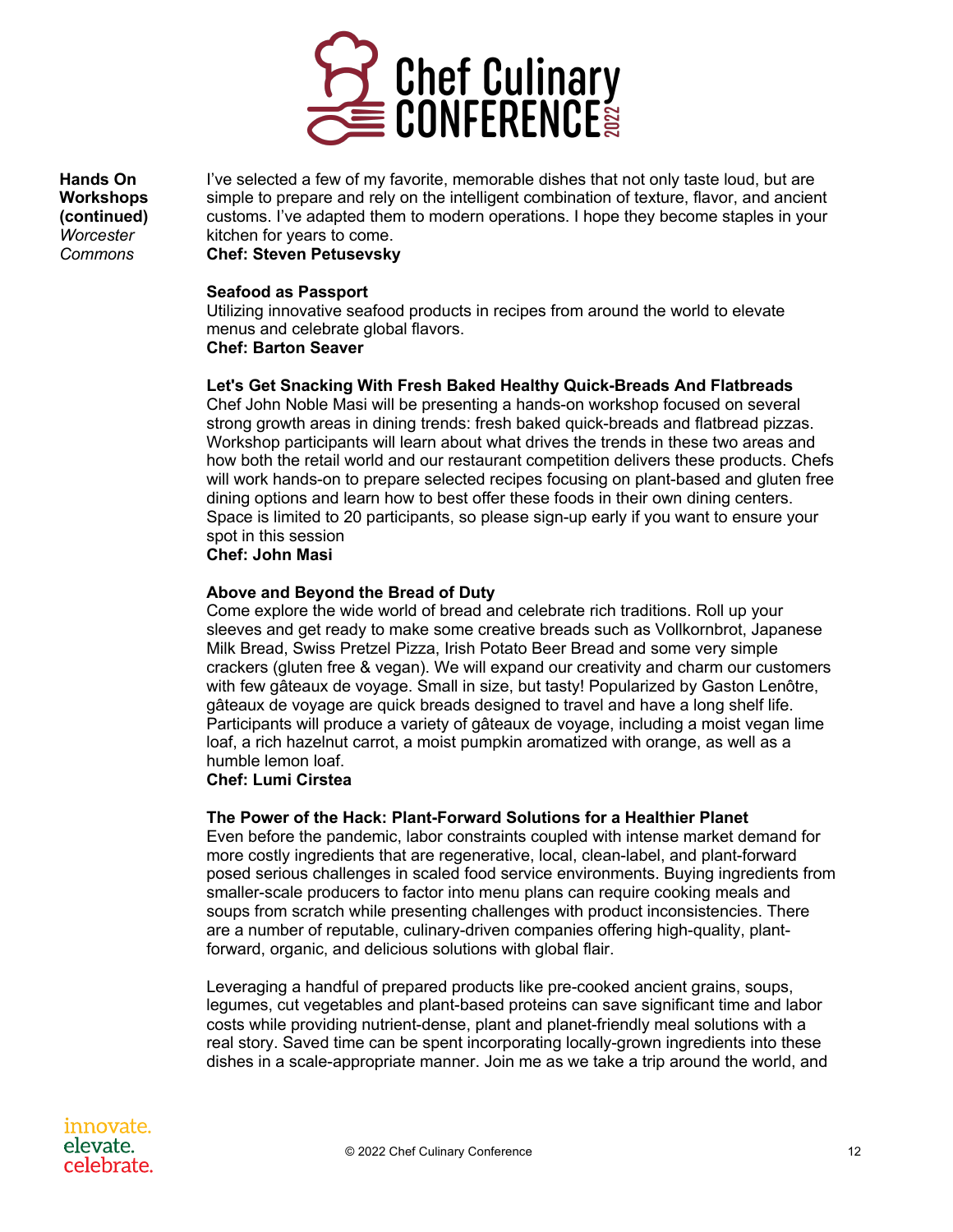

to the local marketplace, while combining a number of commonly prepared foods into finished dishes using minimal steps and labor. **Chef: Michel Nischan**

**Farm To Forchetta; Farm Fresh Seasonal Pastas From Red Barn Kitchen** In this class, we will create four healthy pasta dishes: Rye 'Lumache' with braised chicken sugo, Carrot 'Creste de Gallo' with fresh ricotta, Sweet corn 'Bigoli' with brown butter crumb, and Semolina 'Cascarece' with cherry tomatoes and parmigiano. **Chef: Matthew Jennings**

#### **2:30PM - 3:15PM Concurring Nutrition Session: Smart Plan for Changing to Digital Labeling** *Worcester Commons, Third Floor*

We all struggle with keeping our menu identifiers and signage correct. This session will cover the steps to take to get ready to use digital signage to communicate what's on the menu. Topics covered will include menu touchpoints, developing "one source of truth", policies for substitutions and recipe changes, and ideas for quality assurance to ensure accuracy. New technologies in the market that can replace printed menu identifiers will be reviewed.

# **Speaker: Lisa Eberhart**

**3:25PM - 4:10PM Concurring Nutrition Session: Esoinophilic Esophagitis (EoE)** *Worcester Commons, Third Floor* **Speaker: Tara McCarthy, MS, RD, LDN**

# **4:20PM - 5:05PM Concurring Nutrition Session: A Campus Dietitian's Role in Fueling Student Athletes** *Worcester Commons, Third Floor*

We've all heard the saying, "Food is fuel." But what does that really mean when it comes to properly fueling a student athlete? How do you maximize an athlete's performance on and off the field, especially for students that are eating on a meal plan? In this session, Sports Dietitian and Certified Strength Coach, Chef Poyourow, will review the current trends on fueling the student athlete, supplements, the needs of vegetarian athletes, and how to work with your universities dinning staff and athletic department to optimize how and when athletes should be eating throughout the training cycle.

**Speaker: Jon Poyourow MA, RD, LD, CSCS Associate Professor Johnson & Wales University | College of Food Innovation & Technology**

- **5:15PM - 6:00PM Concurring Nutrition Session: Round Table Discussion** *Worcester Commons, Third Floor*
- **7:00PM - 9:00PM Evening with Jacques Pépin, Alice Waters, and Martin Yan** *Permaculture Garden*

#### **9:00PM Networking at the UPub** *UPub, Campus Center 2nd Floor*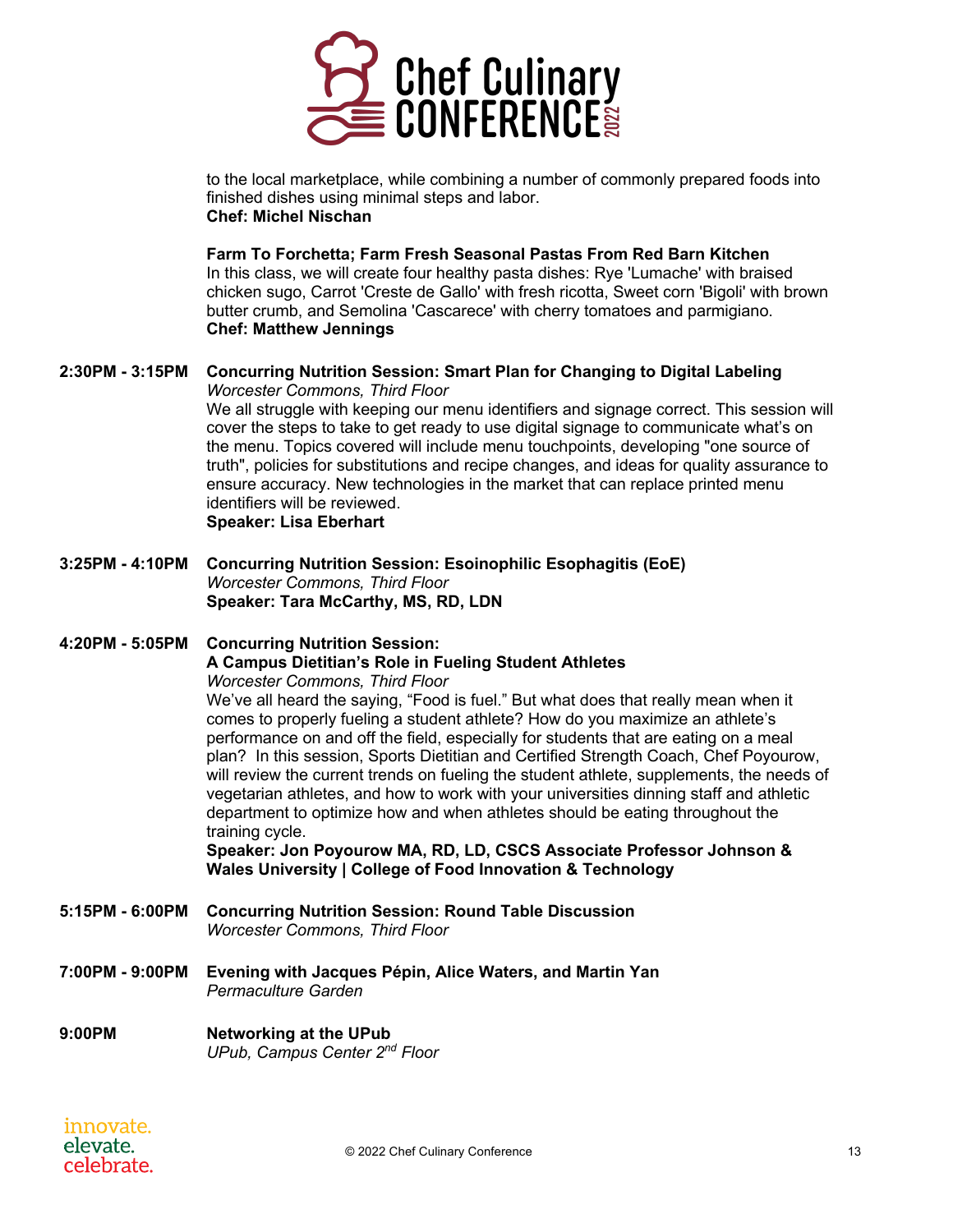

#### **Day 4: Wednesday, June 8, 2022**

# **7:00AM-8:00AM Breakfast & Registration**

*Worcester Commons*

#### **8:30AM - 9:30AM Student Panel**

*Worcester Commons*

We are privileged to serve Gen Z, our core customers, and future leaders as well. They want healthy, sustainable and delicious food choices, while plant forward/plant-based items are gaining popularity on campus. Our students prefer experiential dining, authenticity, and globalinspired cuisine. In a spring 2022 survey of UMass students, 76% believe it is important to reduce their carbon footprint. Let's listen to their prospective of campus dining for the upcoming Fall 2022 semester and beyond, hosted by Marie Molde, a national renown trend analyst and expert in food and business.

#### **Panelists:**

| Nicole Alvarez                | <b>UMass Amherst</b>      |
|-------------------------------|---------------------------|
| Shrinidhi Gopal               | <b>UC Berkeley</b>        |
| Veronika Olszewski            | University of Michigan    |
| Chris Tran                    | <b>Cornell University</b> |
| <b>Moderator: Marie Molde</b> |                           |

#### **9:30AM-9:40AM Industry Presentations** *Worcester Commons* **Kellogg's**

#### **10:00AM - 4:00PM Leadership Symposium**

#### *Old Chapel*

Riding on the conference theme *Innovate, Elevate and Celebrate*, seven speakers from across the nation will discuss issues and challenges facing the College and University industry and offer solutions while sharing best practices. Topics will cover DEI, social media, student experience, succession planning, community building, collaboration, and management strategies.

#### **Presenters:**

· Gerry Fernandez, President & Founder, the Multicultural Foodservice & Hospitality Alliance

- · Xueting Jiang, Assistant Professor of Management, New York Institute of Technology
- · Bogdan Prokopovych, Lecturer, Isenberg School of Management
- · Robert Nelson, CEO of NACUFS
- · Bruce Weinberg, Professor of Marketing, Isenberg School of Management
- · Larry Obkerfell, CEO and Founder of All One Foodservice
- · Fleur Veldhoven, Vice President of Marketing at Nestlé Professional

#### **Moderator:** Paul King

30 min per speaker with 15 min Q&A

#### **10:00AM - 3:00PM Hands On Workshops Conducted by Johnson and Wales University Chefs** *Worcester Commons*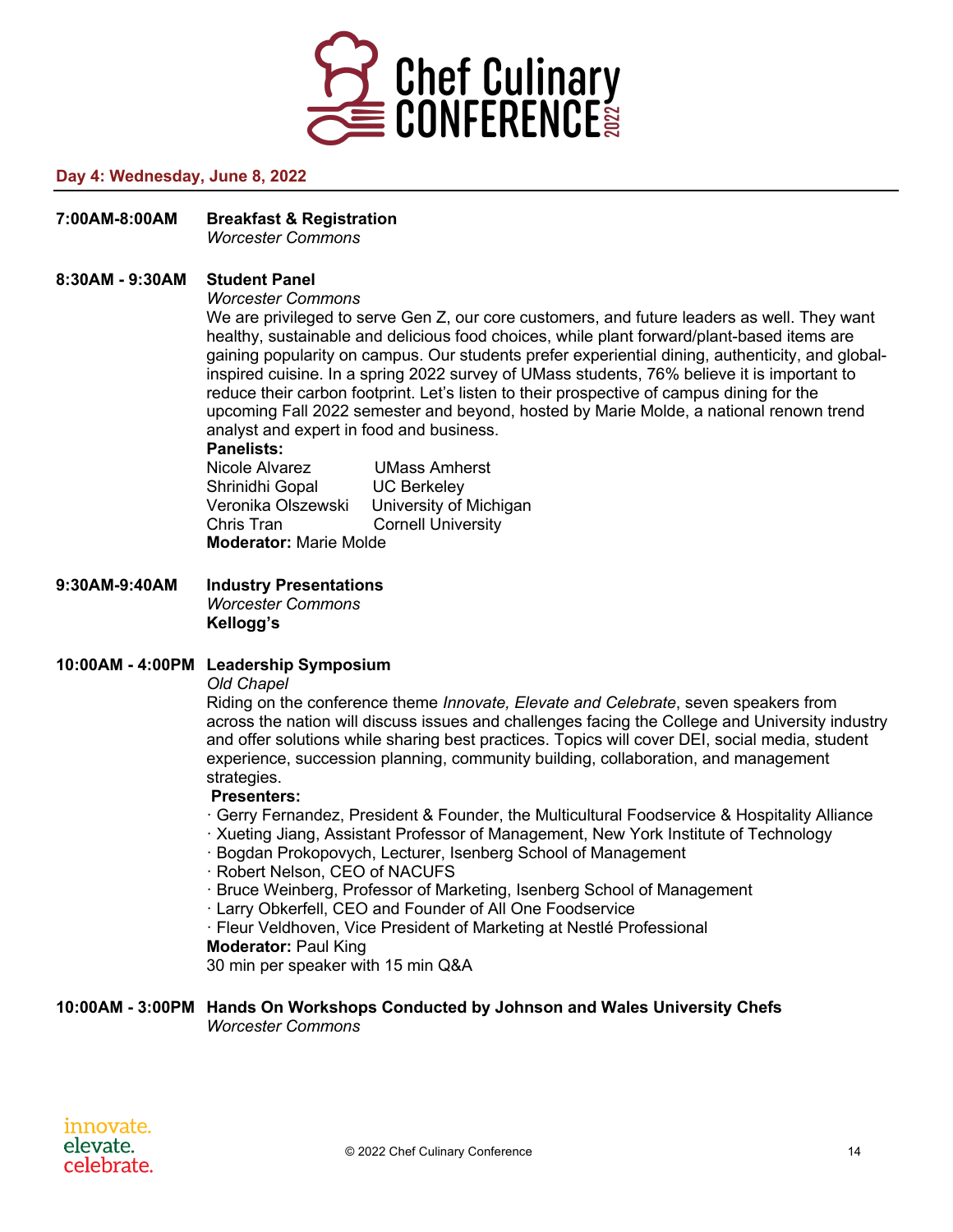

**Hands On Workshops (continued)** *Worcester Commons*

#### **Building a Better Breakfast & Late-Night Program**

Dining habits have shifted significantly in the past several years. A global pandemic is only partially to blame as Generation Z is united in wanting more nutritious, globally inspired options on the menu. Is it possible for chefs to cater to the ever-growing demands of today's college diner? Students historically frequent dining halls more often for lunch and dinner, leaving breakfast and late-night snacks as an opportunity to create non-traditional menus that appeal to student's health-focused, on-the-go lifestyle. Participants in this session will discuss and explore options for reimagining the first, last and in between meals of the day, attempting to provide the much-needed brain food students crave and need.

#### **Matthew Britt, C.E.C, Assistant Professor Johnson & Wales University | College of Food Innovation & Technology**

#### **Street Eats: (E)merging Cultures in Student Dining**

Globalization has broadened student interest in international cuisine, opening palates to a world of new flavors. Student diners today expect authentic, delicious, and inspired food but are also critically evaluating their impacts on social food justice and gastronomic sovereignty. How does a chef navigate the turbulent waters of cuisine and cultural appropriation, decolonized menus, and decolonized minds? These topics and more will be discussed as participants cook through a series of international street foods inspired by flavor, cultural significance, and institutional adaptability. Sustainability discussions will be centered around cultural appropriations in food (culinary injustice) and decolonizing menus & minds. **Branden Lewis, EdD, CEC, Associate Professor Johnson & Wales University | College of Food Innovation & Technology**

#### **Fueling the Student Athlete**

We've all heard the saying, "Food is fuel." But what does that really mean when it comes to properly cooking for a student athlete? Do you know the difference between a strength athlete vs. a power or an endurance athlete? How do you maximize performance on and off the field? In this session Sports Dietitian and Certified Strength Coach, Chef Poyourow, will cover the basics on the science of how and when athletes should be eating and what food choices would be the most optimal throughout the training cycle. This hands-on workshop will focus on making foods that are nutritious and delicious by using traditional ethnic flavors in a modern approach.

#### **Jonathan Poyourow MA, RD, LD, Associate Professor Johnson & Wales University | College of Food Innovation & Technology**

# **A Good Beginning** *Bakes* **for a Good Ending**

Many ancient grains thrive where lower levels of pesticides, fertilizers, and irrigation are used, making them a smarter choice to consumers who choose to shop with their carbon footprint in mind. In this round table we will dive deeper into these topics and discover ways to incorporate ancient grains into your menus. We will culminate in a hands-on workshop where you will learn the essential methods and techniques to swap out over processed wheat flour for ancient grains in globally inspired baked items making them more delicious and packed with nutrients.

**Jeff Alexander M.Ed., C.B.B, Associate Instructor Johnson & Wales University | College of Food Innovation & Technology**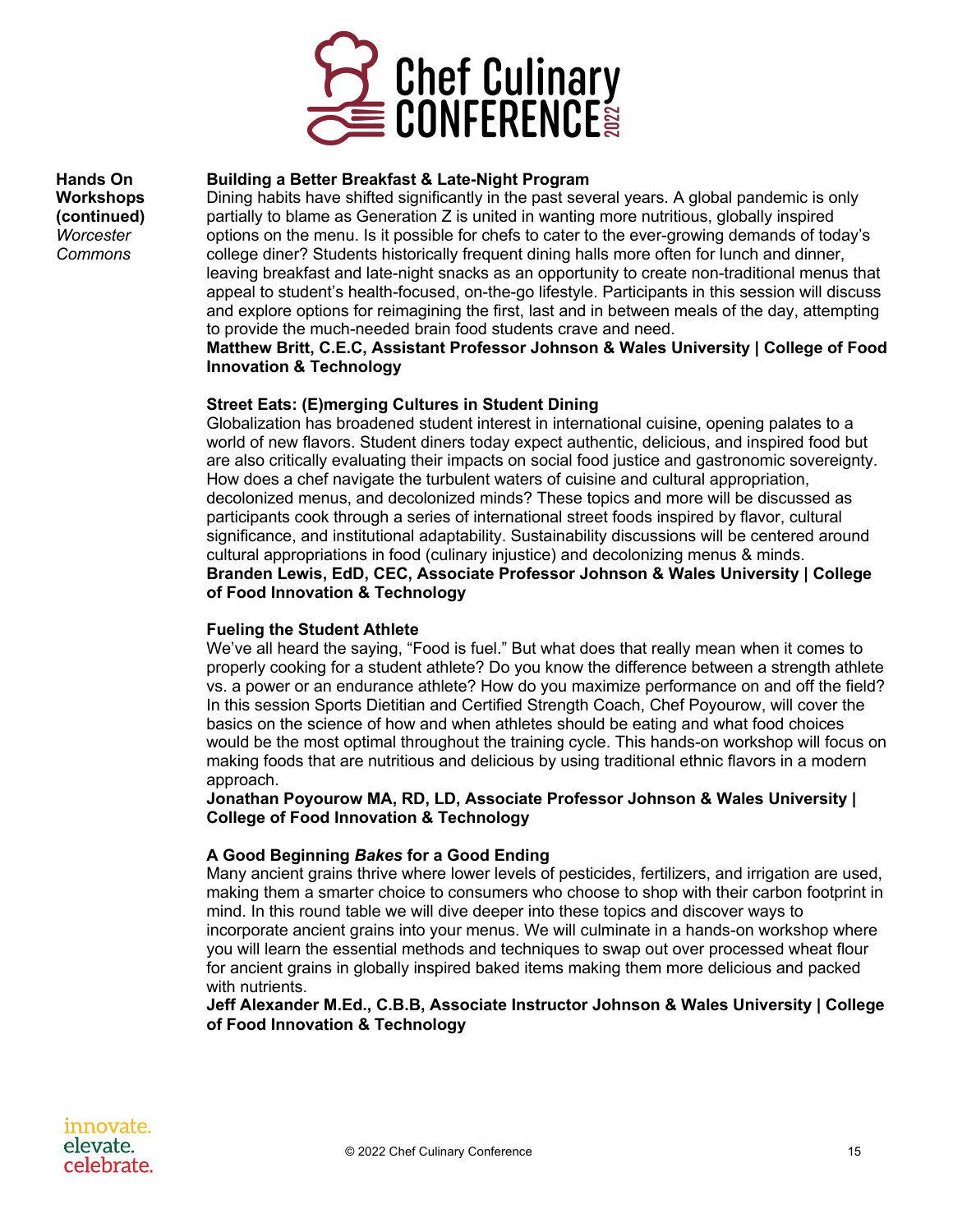

**Hands On Workshops (continued)** *Worcester Commons*

#### **Every Day I'm Brusselin'**

Plant-forward diets have become popular as a means of reducing the environmental footprint and promoting human health and animal welfare. Plant forward does not mean changing an entire meal program, but rather including plant forward options for these reasons. In this session we will discuss opportunities to build a better plant forward program and ideate on how to create adequate selection and combination of foods to achieve consumer acceptance while increase nutrition. We will culminate in a hands-on workshop to create delicious plantbased menus that span across all meal periods throughout the day.

#### **Stacy Mirabello MLA, CEPC, Associate Professor Johnson & Wales University | College of Food Innovation & Technology**

#### **Socializing Around the Meze Plate**

Considered by many to be a fusion of Mediterranean cuisine, Middle Eastern cuisine offers refined flavors designed to showcase quality ingredients. In this session we will discuss the versatility of Meze by designing menus that support a healthy lifestyle. Substantial lifechanging transitions happen when young adults finish high school and start their college experience. It is within this time that college students often begin to make their own food choices, building upon past experiences that create their own food philosophy. An essential component to this food philosophy includes the social aspects of consuming food.

In order to design and support a healthy lifestyle, it is critical to acknowledge dietary behaviors in the university-age population. By creating these fun and flavorful appetizers inspired by traditional recipes we celebrate the diversity of flavor and discuss opportunities on how you might showcase the versatility of Middle Eastern inspired plates designed for sharing among friends.

**Michael Makuch Associate Professor Department Chair Johnson & Wales University | College of Food Innovation & Technology**

- **10:00AM - 3:00PM Dietitians to Join Hands On Workshops conducted by Johnson and Wales University Chefs**
- **6:00PM - 6:30PM Reception** *Student Union Ballroom*
- **6:30PM - 8:30PM Grand Banquet** *Student Union Ballroom* **Driscoll's**
- **8:30PM Networking at the UPub** *UPub, Campus Center 2nd Floor*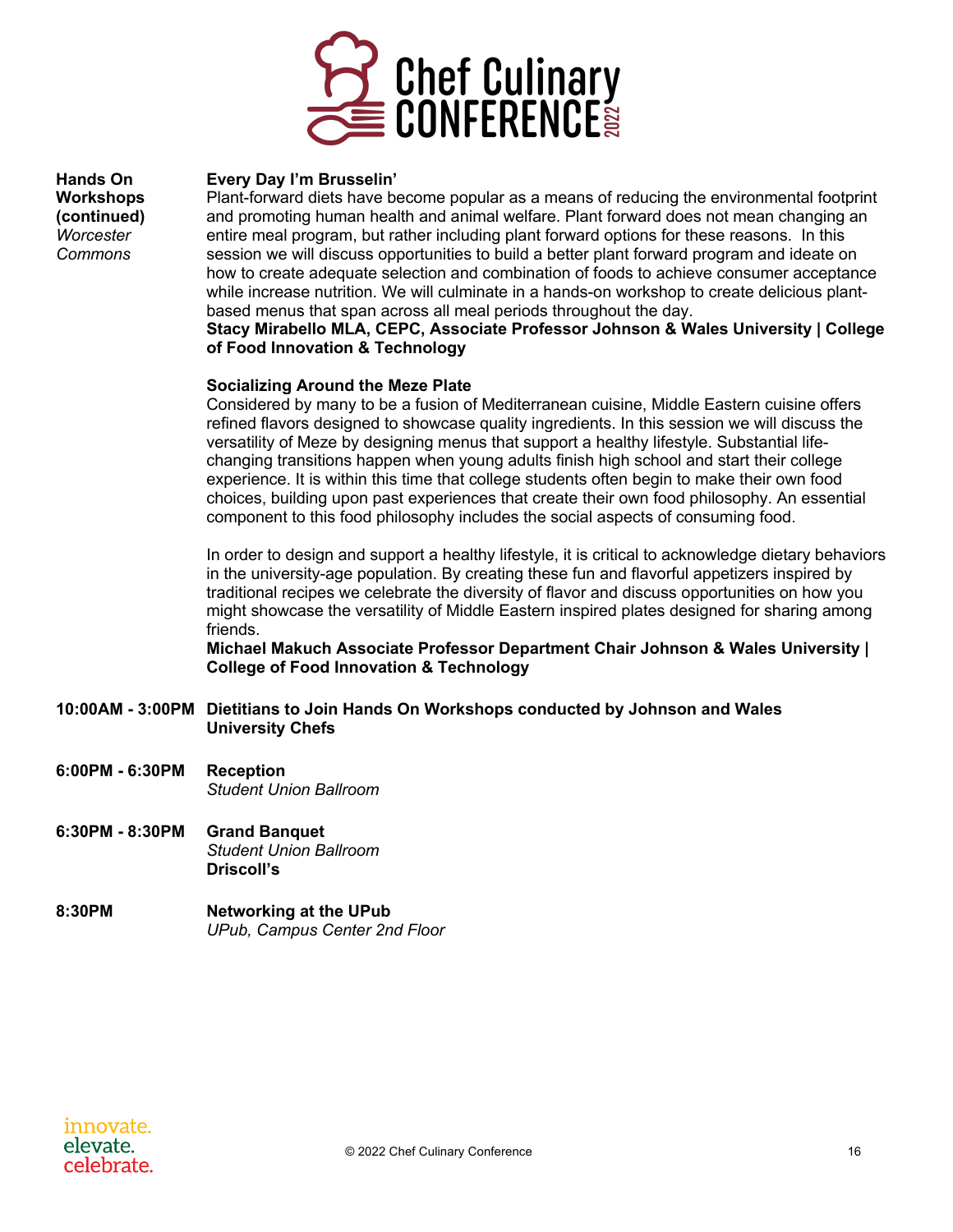

# **Day 5: Thursday, June 9, 2022**

| 7:30AM - 8:30AM | <b>Breakfast &amp; Registration</b><br><b>Worcester Commons</b>                                                                                                                                                                                                                                                                                                                                                                                                                                                                                                                                                                                                                                                                        |
|-----------------|----------------------------------------------------------------------------------------------------------------------------------------------------------------------------------------------------------------------------------------------------------------------------------------------------------------------------------------------------------------------------------------------------------------------------------------------------------------------------------------------------------------------------------------------------------------------------------------------------------------------------------------------------------------------------------------------------------------------------------------|
| 8:30AM          | Food-Away-From-Home is @ Home - Now What?<br><b>Worcester Commons</b><br>The dynamics of the foodservice industry continue to change at an accelerated pace. From<br>more discerning consumers across all ages and demographics, twisted and tangled global<br>supply-chains, diverse social values colliding with policy regulators and unsettling economic<br>conditions - the outlook for all segments of the food-away-from-home business is<br>unpredictable, to say the least. Join Phil Kafarakis, IFMA's CEO in a provocative discussion<br>about the future of foodservice.<br><b>Speaker: Phil Kafarkis</b>                                                                                                                  |
| 9:00AM          | <b>Industry Presentations</b><br><b>Worcester Commons</b><br><b>Performance Foodservice</b><br><b>Coca-Cola Beverages Northeast</b>                                                                                                                                                                                                                                                                                                                                                                                                                                                                                                                                                                                                    |
| 9:20AM          | <b>Group Photo</b><br><b>Worcester Commons</b>                                                                                                                                                                                                                                                                                                                                                                                                                                                                                                                                                                                                                                                                                         |
| 9:45AM - 2:30PM | Hands On Workshops conducted by Johnson and Wales University Chefs<br><b>Emerging from a Global Pandemic</b><br><b>Worcester Commons</b><br>Join Johnson & Wales Chefs to explore challenges waiting for food service professionals as<br>we emerge from the pandemic. Together, we will dive into how embracing a growing demand<br>for incorporating global inspiration, vegetarian flavors, and healthy alternatives to traditional<br>meal options shapes menu development in the new normal. During this interactive<br>conversation, participants will share their experiences in reimagining how their operation will<br>cater to a post-pandemic generation who is more conscious about this food choices than ever<br>before. |
| 3:00PM-5:00PM   | <b>ACF Sanction Team Competition Briefing</b><br><b>Worcester Commons</b><br>This event is one of the most anticipated during the conference. Ten teams of four will<br>compete in a hot food competition. Each team will be given a mystery basket of products with<br>which they will have three hours to prepare 10 servings. We will crown the best culinary team<br>in the nation. More details will be provided at Thursday's mandatory afternoon meeting. The<br>competition is evaluated by a panel of national judges. This is a serious but fun event.<br>Let the competition begin!<br>Show Chair: John Noble Masi<br>Judges: Lead Judge Darrin Aoyama, CEPC, AAC<br>Dale Miller, CMC, WGMC, AAC                            |